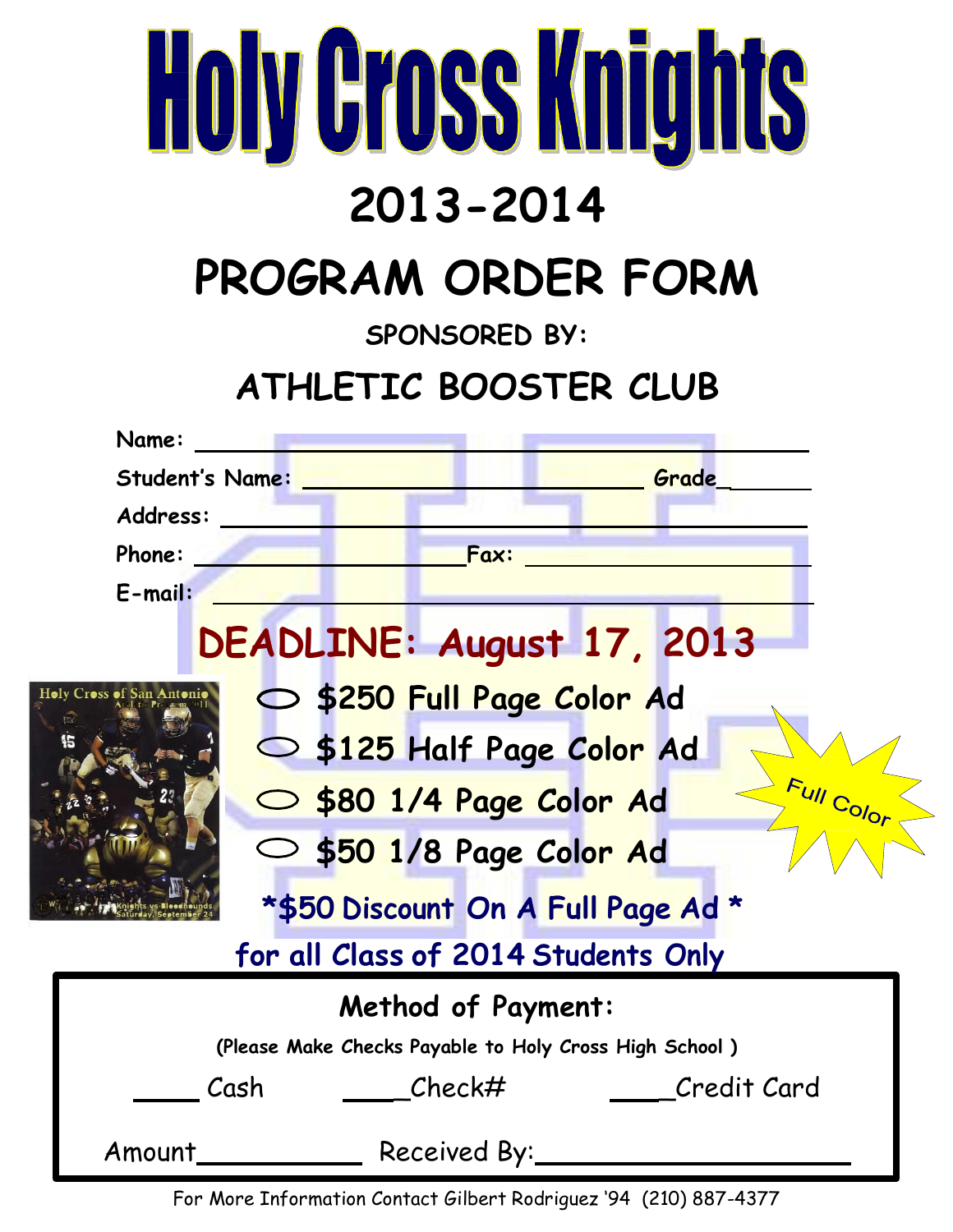| 1/4 Page Ad | 1. Ads may be submitted on disc, USB, flash<br>drive, paper layout and/or photo. $A $50$<br>fee will be added for any ads that are not<br>in a digital or photo format. |
|-------------|-------------------------------------------------------------------------------------------------------------------------------------------------------------------------|
|             | 2. Make sure all photos are on a lay out as per<br>your preference.                                                                                                     |
|             | 3. All layouts will be approved before                                                                                                                                  |
|             | publishing.                                                                                                                                                             |
|             | 1/8 Page Ad                                                                                                                                                             |

## **1/2 Page Ad**